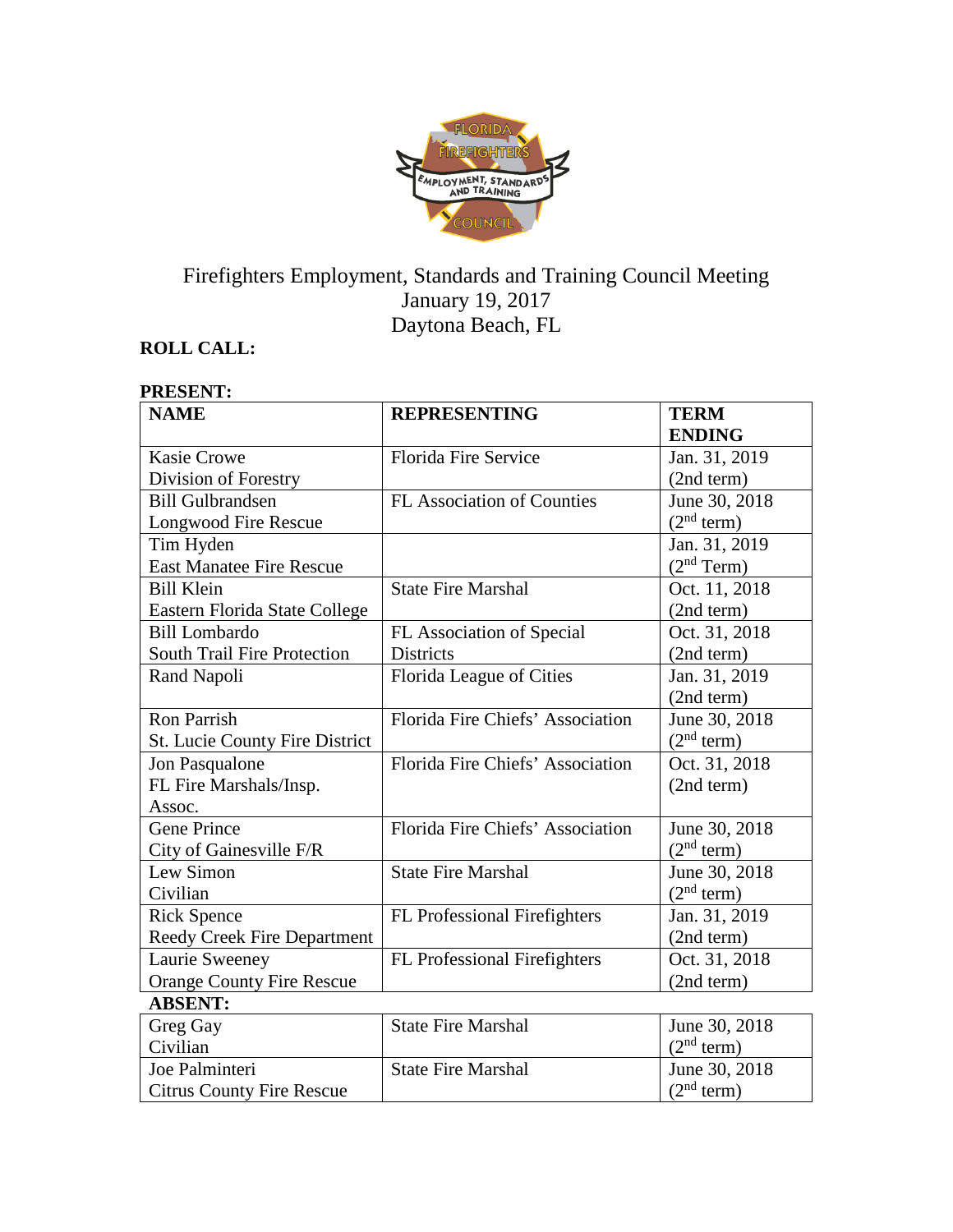The Firefighters Employment, Standards and Training Council meeting was called to order.

**On a motion duly made**, the minutes from the Firefighters Employment, Standards and Training Council held on July 8, 2016 were approved.

*Minutes from July 8, 2016 were not approved at the October 13, 2016 due to unofficial meeting status. October 13, 2016 minutes are not up for approved as it was an unofficial meeting.*

## **Motion carried**.

## **REPORT FROM DIVISION:** *given by Julius Halas, Director*

- FCDICE
	- o LBR in place, should have an update by the next meeting

# **REPORT FROM THE BUREAU:** *given by Mike Tucker, Bureau Chief*

- "Grow As You Go" Firefighter I Online
	- o 66 students currently going through the program with additional 100 students within the next 30 days.
	- o Charlie Frank, Volunteer FF Coordinator, continues to visit volunteer FD's to see what their needs are
	- o Part of the grant program is also a needs assessment getting feedback. This portion is for all departments, not only volunteer
- Instructor CUE's
	- o FDCIDE is unable to track
	- o Worksheet may be submitted
	- o FCDICE replacement system will fix
- Expired 29,000 Firefighters with the new rule (4 year) and continue to update
	- o 1,900 volunteer FF I certifications will be looked at next.
- Curriculum RFQ
	- o Shipped out to Jones and Bartlett, IFSTA, Training Directors, North American Fire Training Director's Association
- Visioning Session
	- o 40 attendees attended the session held at the Fire College
	- o Updates to follow
- Two new fire engines at the Fire College
- ARFF Certifications being looked at
	- o ARFF Firefighter
	- o ARFF Driver
	- o ARFF Officer
		- Will work with ARFF working group/follow FAA standard